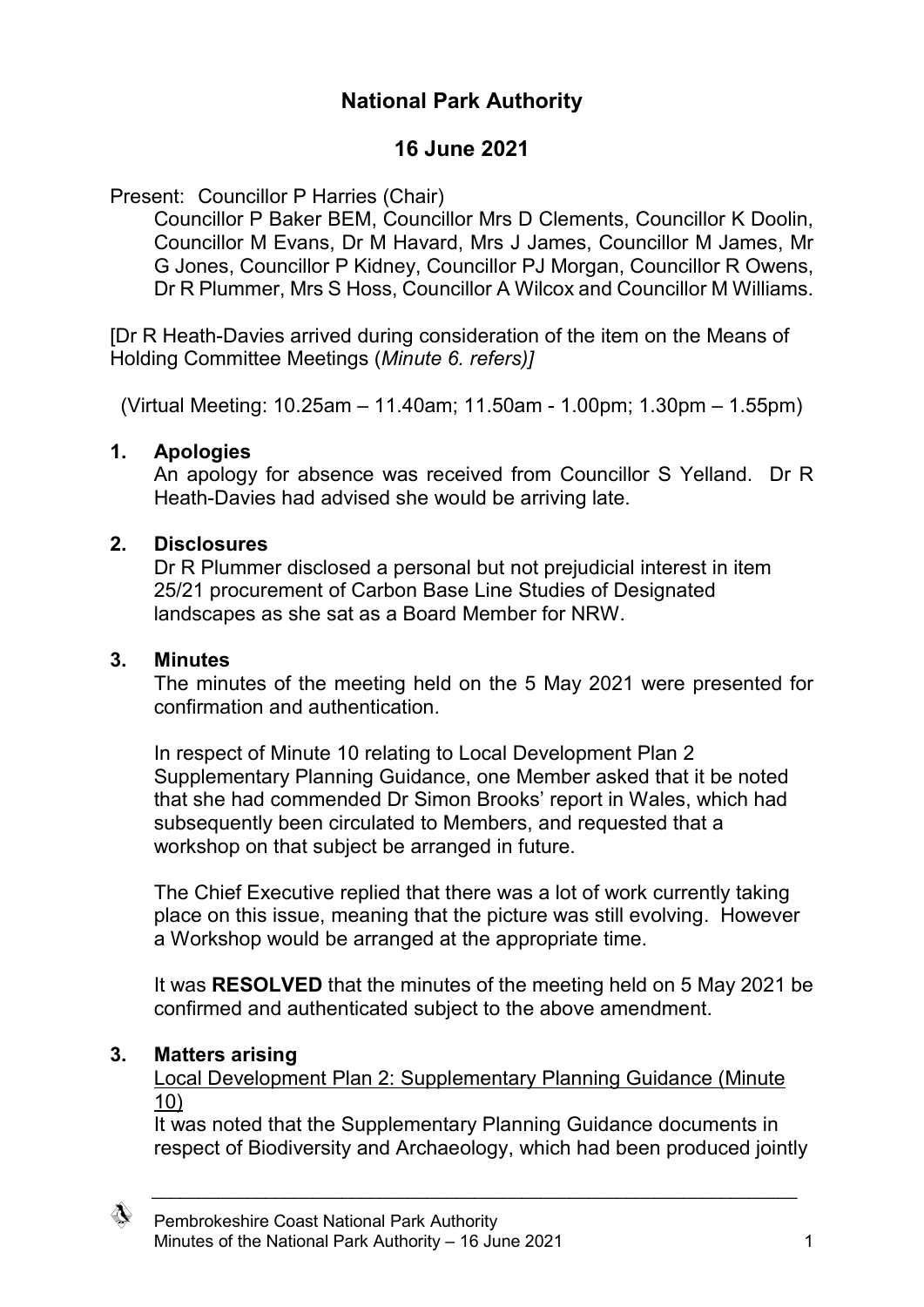with Pembrokeshire County Council (PCC), were to be considered by PCC's Cabinet following the meeting of the Authority. An update was sought as to whether they had been approved. The Director of Planning and Park Direction agreed to let Members know the Cabinet decision by email.

## **NOTED.**

### **4. Chair's Announcement**

The Chair was disappointed to say that he had still not attended any public functions, however he hoped that with the easing of restrictions that would soon change. He noted that Julie James MS had been appointed as Minister for Climate Change, with responsibility for National Parks, and he had written a letter congratulating her on her appointment and looking forward to working with her; a copy had been circulated to Members. The Chair had also taken part in a number of Personal Development Reviews which had proved useful and painless and he commended the process to all Members, and expressed his willingness to help.

Following the last meeting of the Authority, at which he had been appointed to represent the Authority on the Skomer Marine Conservation Zone Advisory Group, he had attended that meeting and he had been impressed by the range of work undertaken by it. He had also attended the National Parks UK Chairs' Forum as Vice-Chair when subjects including Carbon Net Zero with Nature, COP26 and the Climate Position Statement had been discussed. He offered to update any Member who was interested. Finally he noted that he and the Chief Executive had met the Friends of the Pembrokeshire Coast National Park the previous day, with whom the Authority had a good relationship.

## **NOTED.**

- **5. Reports of meetings of various of the Authority's Committees** The following reports of meetings of a number of the Authority's Committees were presented to Members for consideration/information:
- (i) Development Management Committees held on 21 April 2021 and 10 May 2021.
- (ii) Sustainable Development Fund Committee held on 28 April 2021.
- (iii) Audit and Corporate Services Review Committee held on 12 May 2021

It was noted that Sarah Burns, the Authority's Data Protection Officer, had given a presentation, and it was requested that the slides were circulated to Members who did not sit on that Committee. Also that a Members' workshop be arranged in respect of data protection matters.

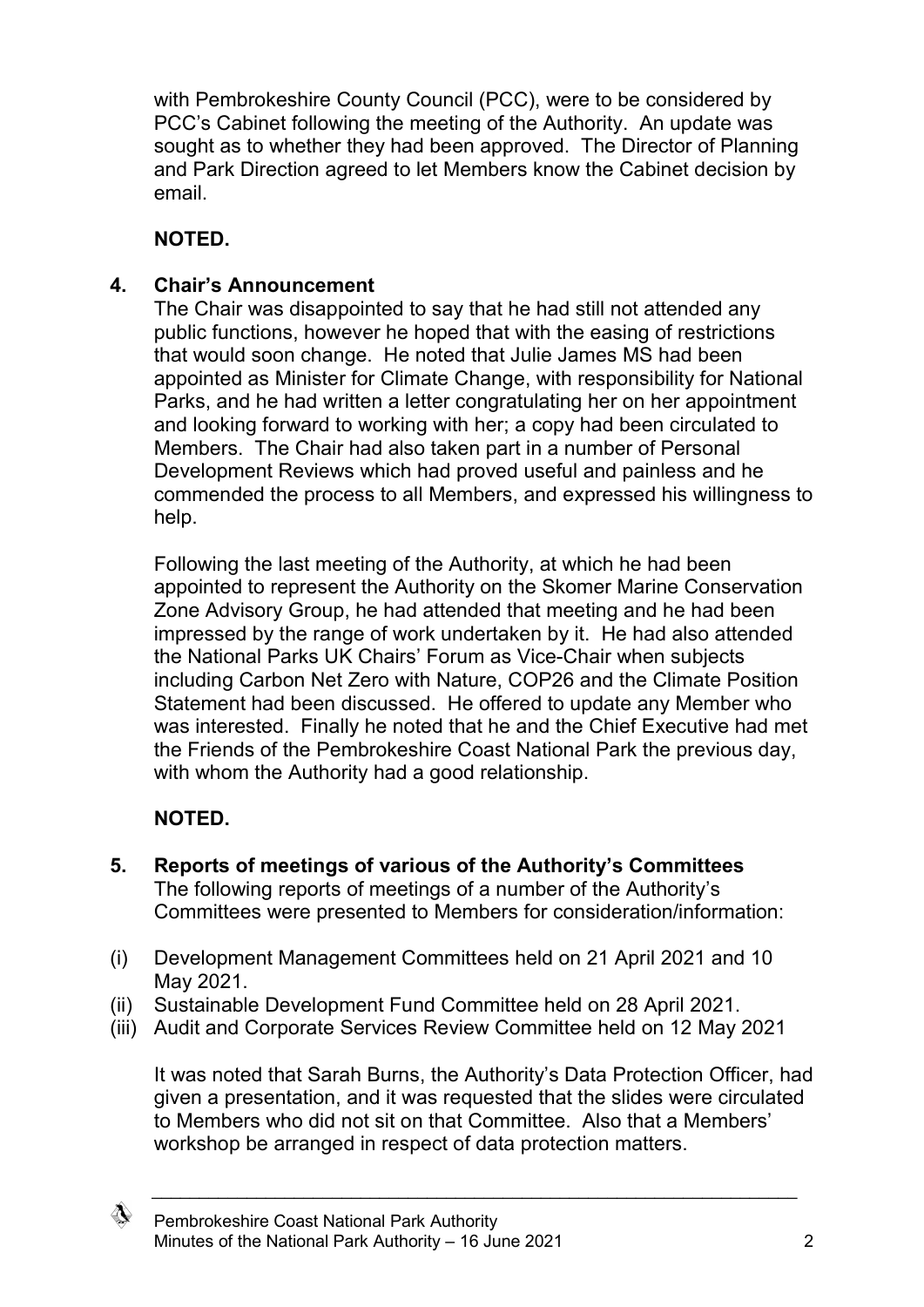It was **RESOLVED** that the minutes of the above mentioned Committees be noted/adopted/received.

[Councillor A Wilcox tendered his apologies and left the meeting during consideration of the following item.]

### **6. Means of Holding Committee Meetings in the Future**

It was reported that interim statutory guidance on multi-location meetings had recently been published, further to section 47 of the Local Government and Elections (Wales) Act 2021. Multi-location meetings were defined as those whose participants were not all in the same physical place. It was reported that in accordance with the 2021 Act, during 2021/22 meetings of the National Park must be multi-location but were not required to be broadcast; however by May 2022 meetings had to be multi-location and broadcast.

The report set out the Authority's current facilities and to what extent they could meet these requirements, and went on to recommend that for 2021/22, once restrictions were lifted, meetings were held in the Green Room or Discovery Room at Oriel y Parc, with Members having the option to attend in person or via Video Conference.

From May 2022 the Authority would be subject to the requirement to broadcast and record meetings. Given the known audio quality limitations due to the construction of both the Green Room at Llanion and Discovery room at Oriel y Parc, alternative options were set out for Members' consideration.

There was a wide ranging debate in respect of the longer term options with voices both for and against replacement of the Green Room, although there was little support for a re-fit of the Planning office due to the disruption this would cause. Questions were asked about the availability of facilities at Pembrokeshire College and elsewhere in the County and officers agreed to make enquiries, however previous investigations had suggested that County Hall was the only location in Pembrokeshire with appropriate equipment. It was suggested that Pembrokeshire County Council may be willing to negotiate on costs if the booking was a regular one, and it was noted that 12 of the 18 Members were able to park for free at County Hall. Some Members, however, did not believe that holding meetings at County Hall was an appropriate solution.

There was general consensus that options for an exemplar replacement of the Green Room should be developed and a further report presented to a future meeting. It was suggested that a report on the Authority's Estates Strategy would also be helpful. It was noted that holding meetings at different locations across the County would be difficult in

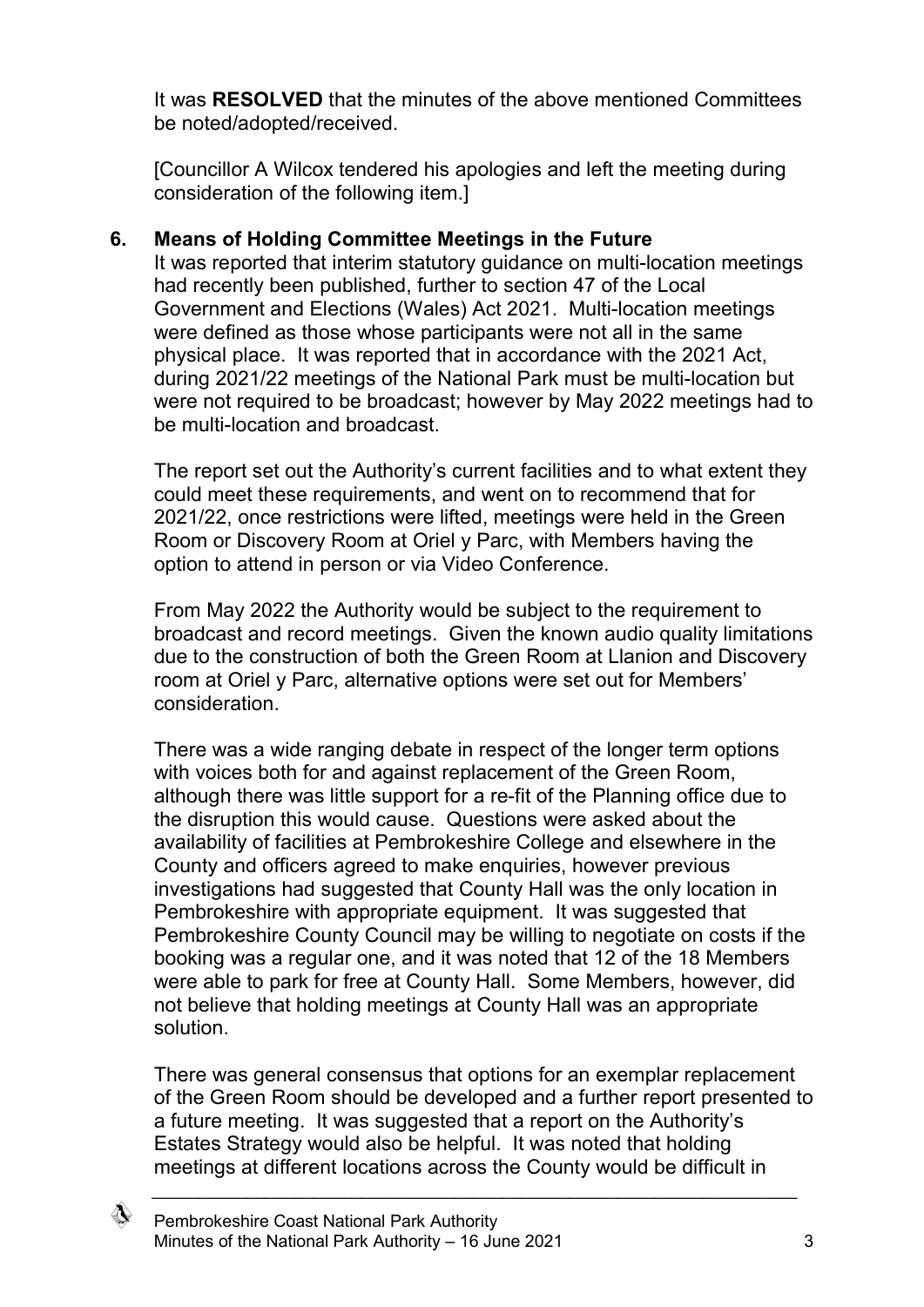future, due to the need to broadcast and the additional technical requirements that it would bring. The hope was expressed that even though the Authority was not required to broadcast meetings until 2022, that this would nevertheless continue when face to face meetings returned.

It was **RESOLVED** that once restrictions were lifted, meetings return to the Green Room, with Members having the option to attend via Video Conference. With regard to the longer term option from May 2022 onwards, officers were requested to develop options for an exemplar replacement of the Green Room to be presented to a future meeting.

[Councillor M Williams tendered his apologies and left the meeting at this juncture]

[The meeting was adjourned from 11.40am until 11.50am]

**7. To Extend the Temporary Changes in light of the Impact of Covid 19 to the Authority's Scheme of Delegation**

Members were reminded that in order to enable continuity of the planning service during the ongoing Covid-19 pandemic, temporary amendments, as set out in the report, had been made to the Authority's Scheme of Delegation. The temporary amendments had originally been proposed in May 2020, and reconfirmed in both July and December 2020; a further temporary extension until 30<sup>th</sup> March 2022 was now sought.

One Member asked that the numbering in the document be looked at to replace bullet points with legal numbering, to aid cross reference. It was also requested that the words "continue to" be added to the recommendation before "temporarily amend the scheme".

While happy to support the extension, another Member asked for data on how effective the amended scheme of delegation had been, noting that some applications that had seemed straightforward had nevertheless come before the Committee. The officer agreed to compile the information and circulate to Members. The Chair of the Development Management Committee advised that if the Community Council and local objectors had strong views contrary to the officer recommendation, he had often asked for the applications to be considered by the Committee for the sake of democracy.

It was **RESOLVED** to continue to temporarily amend the scheme of delegation with regard to planning until 30<sup>th</sup> March 2022.

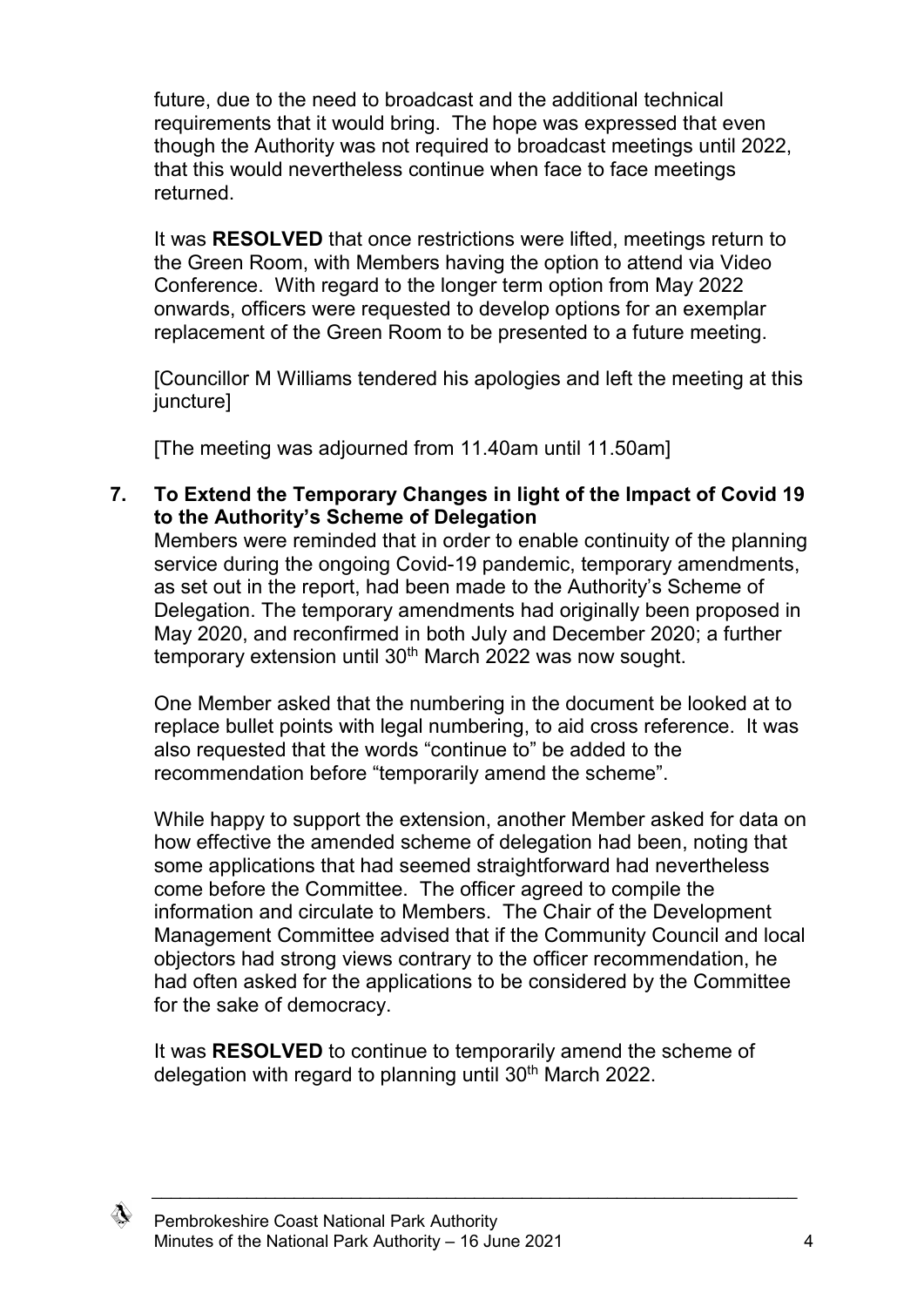#### **8. Review of the Public Participation Scheme at meetings of the Development Management Committee**

It was reported that the Authority had introduced public speaking at its Development Management Committees in 2002, with the intention of allowing public speaking at one meeting only on each application. Several queries had been raised with regard to public participation arrangements in recent months, and it was considered that the current policy was due to be reviewed. A workshop was held on 19 May 2021 with Members to discuss the matter.

The report proposed to change the current policy to allow an individual who had addressed the Committee on a particular application at a previous meeting, to address the Committee again if the application was deferred for any reason to subsequent meetings, for a maximum time of 5 minutes. Other changes to the Guidance for Speakers, such as making explicit the ability of more than one person to share the allocated 5 minutes for public participation at the Chair's discretion, were also set out.

It was noted at the meeting that the report had recommended that any documentation in relation to an application circulated to Members must be submitted 48 hours prior to the meeting, however having received legal advice it was requested that this point be deleted as any material information had to be considered irrespective of when it was received.

The recommendation was moved and seconded, subject to the amendment noted above and a number of suggestions aimed at improving the clarity of the Guidance document, including wording to make it clear that there was no public speaking at Site Inspections. An amendment was then proposed that, rather than five minutes, a maximum of three minutes should be given to an individual who was addressing the Committee at a subsequent meeting, and that new information only should be presented, rather than a repetition of points made previously. Further amendments to the Guidance were also suggested, and due to the number of amendments put forward, officers advised that it may be better if the Guidance was revised to take on board the points made at the meeting and brought back to a future meeting of the Authority for approval.

The Chair of the Development Management Committee said that he believed that changes were also needed to the protocol to be followed when Members wished to take a decision contrary to the advice / recommendation of officers ("the cooling-off procedure") and asked that a working group be set up to discuss this. Officers agreed to arrange a meeting with the Chair/Deputy Chair of the Committee in order to discuss the matter further, prior to a report being presented to Members for consideration.

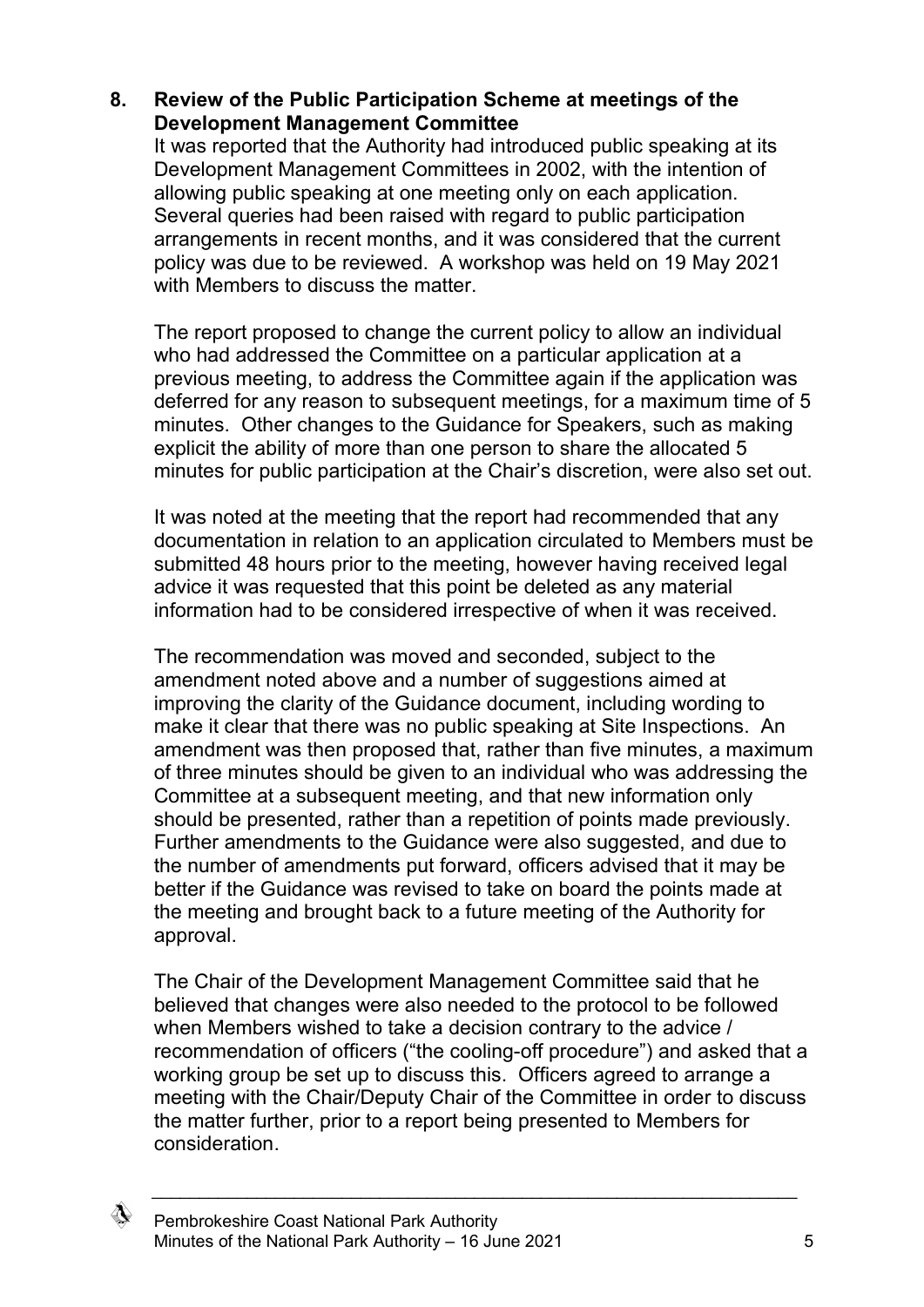#### It was **RESOLVED** that:

- a) an individual who had addressed the Committee on a particular application at a previous meeting shall be permitted to address the Committee again if the application was deferred for any reason to subsequent meetings, for a maximum of three minutes, provided only new material was to be presented;
- b) the guidance document in respect of public participation at Development Management Committee meetings be re-drafted, taking account of Members' comments, and presented to a future meeting of the Authority.

#### **9. Procurement of Carbon Base Line Studies of Designated Landscapes**

It was reported that the Authority along with the seven other Designated Landscapes in Wales had been invited to submit proposals for the Sustainable Landscapes Sustainable Places (SLSP) Grant scheme run by the Welsh Government. A total of £4.5 million was available, and through an agreement across the eight Designated Landscapes and Welsh Government, 10% of this funding was allocated for collaborative projects.

One of the projects the Authority submitted for the collaborative element of the fund was to commission a Carbon Baseline Study of the eight Designated Landscapes. This was based on discussions with some of the English National Park Authorities, who had commissioned Small World Consulting to undertake a Carbon Audit of their National Parks and recommendations on action to take to create carbon neutral landscapes by 2040. These reports would provide options for future proposals for SLSP projects and enable the eight Welsh Designated Landscapes to act collaboratively on working towards this target. In addition, by using this methodology, it would enable experience and good practice to be shared with English National Parks. It was estimated that the total cost of this work would be in the region of £60,000 and the Authority was proposing to contract for this work on behalf of the eight Designated Landscapes.

Under the Authority's approved Contracting Standing Orders 2020 contracts over £25,000 required three tenders to be invited. If the Authority issued an open tender, it was likely that any other organisation or company would propose a different methodology and then this would have an impact on the Authority's ability to collaborate, share information and learn from the experiences of English National Parks.

Another alternative would be for the Authority to commission its own report and then ask the seven other Designated Landscapes to commission their own report. However, this would increase the bureaucracy relating to the project and reduce the Authority' ability to manage the project.

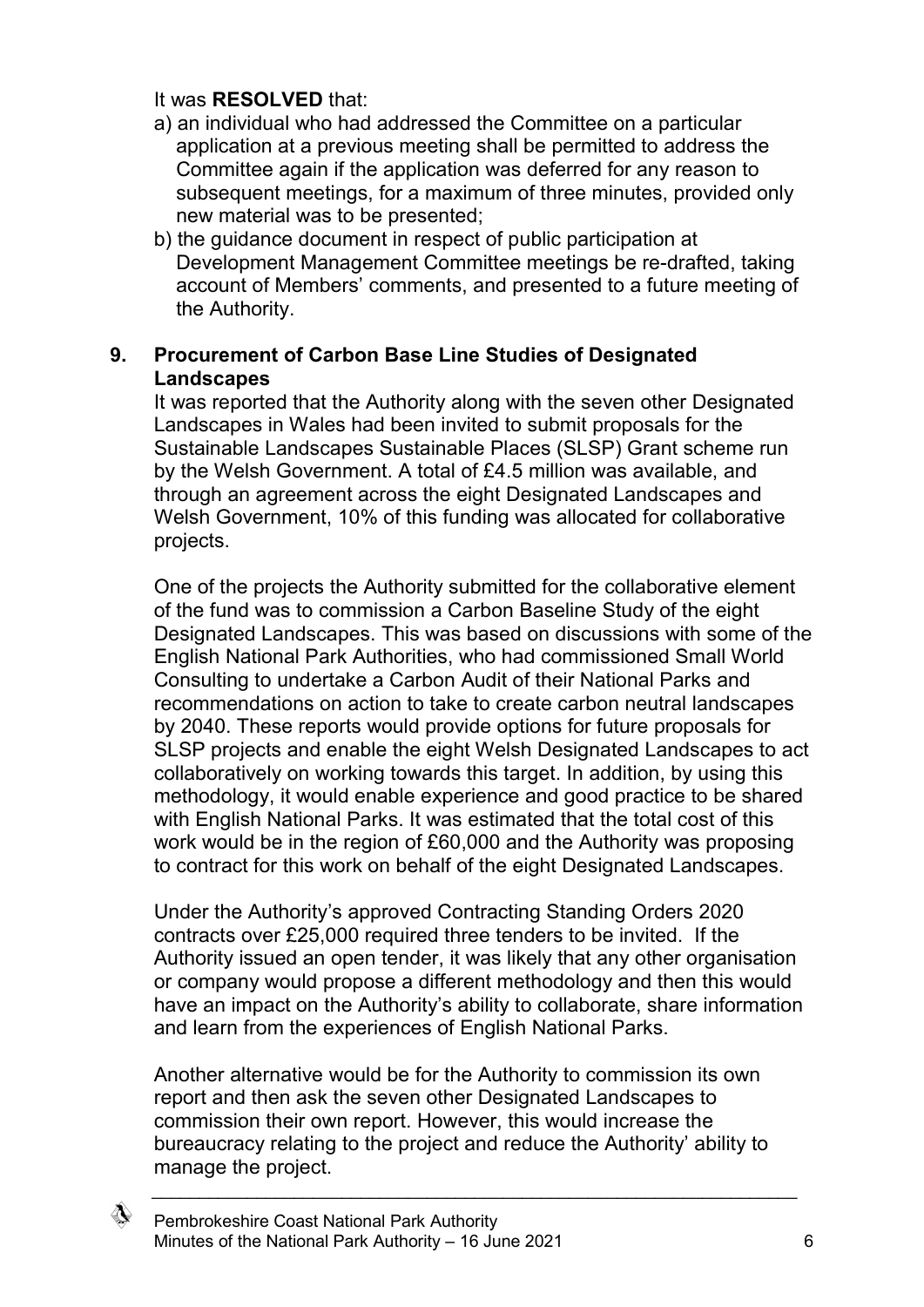In view of this, Members were asked to suspend the Contracting Standing Orders 2020 in relation to commissioning Carbon Audits for the eight Designated Landscapes.

Most Members were happy to suspend Contracting Standing Orders 2020 in this instance, providing due diligence had been undertaken as expected in any single supplier selection, as it would promote partnership working and support Designated Landscapes across Wales. One Member, however considered that the procurement rules should be followed.

It was **RESOLVED** that Contracting Standing Orders 2020 be suspended in relation to commissioning Carbon Audits for the eight Designated Landscapes in Wales.

[Councillor M Evans tendered his apologies and left the meeting.]

[The meeting was adjourned for lunch between 1pm and 1.30pm.]

#### **10. Welsh Language Standards Annual Report**

Members were reminded that the Authority was required to comply with the Welsh Language Standards Compliance Notice issued to it under Section 44 of the Welsh Language (Wales) Measure 2011. Standards 158, 164 and 170 of the Compliance Notice required an Annual Report to be produced by 30 June every year and the report for 2020/21 was presented for Members' consideration.

Members welcomed what was described as a positive and comprehensive report, with the increase in staff undertaking Welsh language training being particularly pleasing, however it was noted that there was still room for improvement. Officers were asked to consider including a few additional points in this or future reports and it was suggested that impact assessments, particularly in respect of Language Sensitive Areas set out in the Local Development Plan, could be included under section 3.3 Policy Research; also that increased promotion of the ability for speakers at the Development Management Committee to address the Committee in Welsh could be included in Section 5 as there was little detail in respect of the promotion standards. The opportunity for virtual meeting technology to facilitate simultaneous translation could also be added. With regard to the decrease in the number of staff with basic spoken and reading/writing skills noted at paragraph 4.6.2, it was noted that it was often a question of confidence, with employees often able to speak a little Welsh. Nevertheless this was an area to keep under review.

In addition, a typographical error was noted at paragraph 1.4 in respect of the period covered by the report.